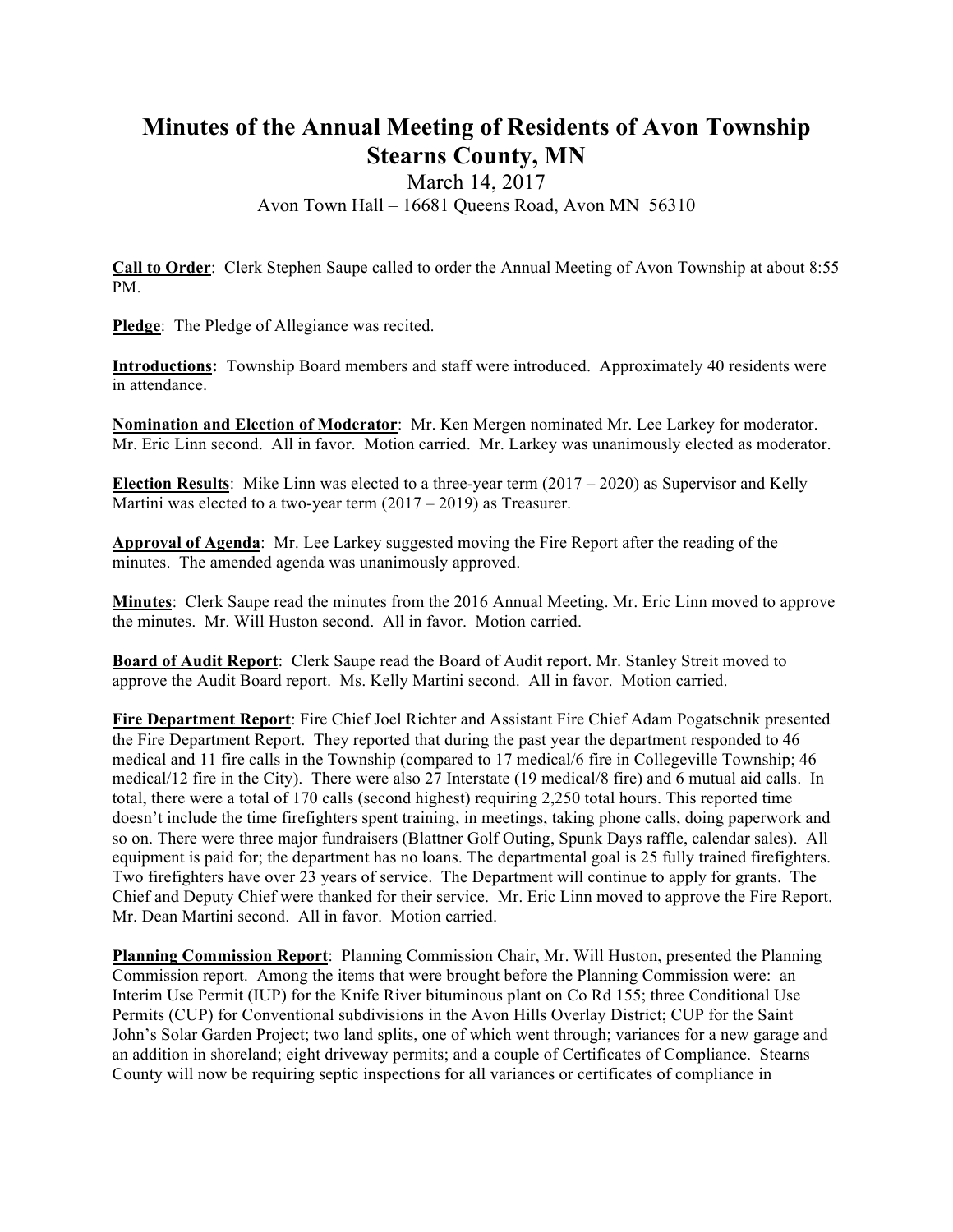shoreland, areas. Mr. Mark Casey moved to approve the Planning Commission Report. Mr. Mike Linn second. All in favor. Motion carried.

**Joint Planning Board Report**: Mr. Ken Mergen presented the Joint Planning Board report. He and Mr. Richard Bresnahan are the Town representatives to the board. The next meeting is scheduled for April  $10<sup>th</sup>$ . There has not been much business lately. When asked about the role of the Joint Planning Board, Mr. Mergen said that it was to oversee decisions in the designated growth areas adjacent to the City. Residents expressed a desire to maintain a healthy working relationship with the City. Mr. Will Huston moved to approve the report. Mr. Dean Martini second. All in favor. Motion carried.

**Road Report**: Supervisor John Merdan presented the Road Report (appended). Two roads were tarred  $(325<sup>th</sup> \& 165<sup>th</sup>)$ . Roads in need were rubberized and preventive maintenance was continued. We've used only used about half of our salt-sand mix for this year. There is a summary document of all roadwork done during the year. Mr. Eric Linn stated that there are large trees along Upper Spunk Lake Road that are hazards and need to come down. Mr. Merdan stated that they would be checked during the upcoming road inspection and that trees over 6 inches in diameter require resident approval for removal. Mr. Linn stated that that the Town minutes do not include adequate details. Mr. Stephen Saupe disagreed and also stated that the primary role of minutes is to reflect decisions. Mr. Eric Linn moved to approve the Road Report. Mr. Sam Linn second. All in favor. Motion carried.

**Appropriation of Township Budget for 2018**: A few years remain to pay off the bond on the building. The proposed budget for 2018 was presented (appended). The Supervisors recommend a 2018 levy of \$424,100, which is the same as the past several years. Mr. Ken Mergen moved to approve the Town budget for 2018. Mr. Joe Koopmeiners second. All in favor. Motion carried.

**Levy Approval for 2018**: Ms. Kelly Martini moved to approve a General Revenue levy of \$162,000 for 2018. Mr. Mark Casey second. All in favor. Motion carried. Mr. Paul Buttweiler moved to approve a Road & Bridge levy of \$196,100 for 2018. Mr. Mike Linn second. All in favor. Motion carried. Mr. Ken Mergen moved to approve a Fire Fund levy of \$63,000 for 2018. Mr. Dean Martini second. All in favor. Motion carried. Mr. Mark Casey moved to approve a Capital Reserve levy of \$3,000 for 2018. Mr. Dean Martini second. All in favor. Motion carried. Ms. Kelly Martini moved to approve a Total levy for 2018 of \$424,100. Mr. Sam Linn second. All in favor. Motion carried.

**Official Posting Places & Newspaper**: Ms. Kelly Martini moved that the Township Hall, *Dahlin's* and *The Store* be the legal posting places. Ms. Mary Streit second. All in favor. Motion carried. Ms. Kelly Martini moved that the *Albany Enterprise* be the legal newspaper for the Town. Mr. Mike Linn second. All in favor. Motion carried.

**Poll Hours & Annual Meeting**: Mr. Eric Linn moved to hold the 2018 Annual Town Election at the Avon Township Hall on the second Tuesday of March from 2:00 – 8:00 PM and the Annual Meeting on the same day at 8:30 PM. Mr. Ken Mergen second. All in favor. Motion carried.

**Memorials & Awards Funding** – Mr. Mark Casey moved to allow the Supervisors to spend a maximum of \$250 on awards, memorials and recognition. Mr. Will Huston second. Motion carried. All in favor.

**Web Site**: Mr. Stephen Saupe reported that the Town website was hacked several months ago. He's been working on fixing it. We switched internet carriers twice because the companies were either unavailable or unwilling to help. We are optimistic that it will be soon up and running. Volunteers to help with the web site were solicited. Mr. Eric Linn moved to approve the web site report. Ms. Kelly Martini second. All in favor. Motion carried.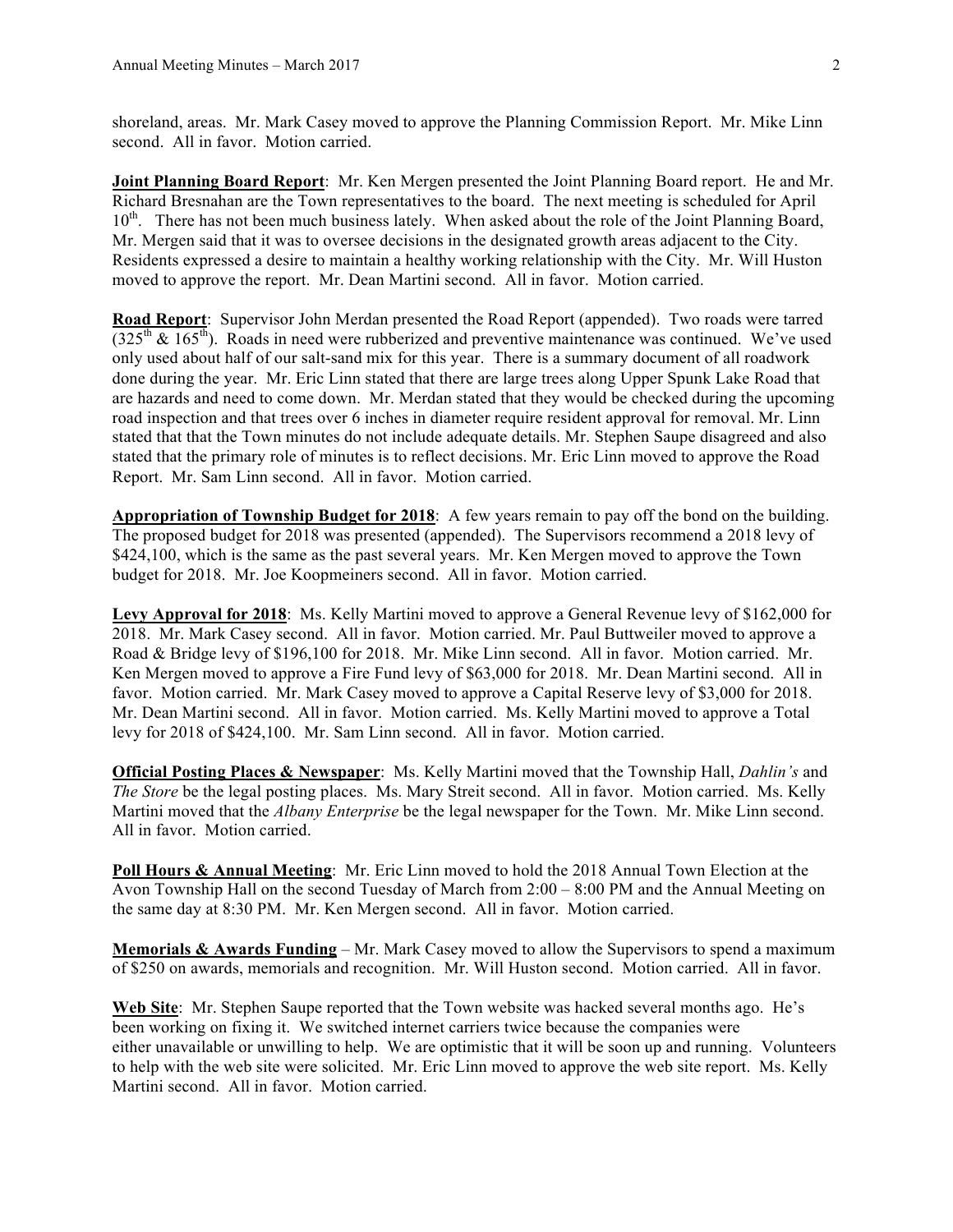**Comments**: Mr. Eric Linn suggested that there should be a report from the Town Maintenance person at the Annual Meeting.

**Adjournment**: Mr. Eric Linn moved to adjourn the meeting at approximately 10:00 PM. Mr. Ken Mergen second. All in favor. Motion carried.

Respectfully submitted, Stephen G. Saupe, Clerk

Clerk signature: \_\_\_\_\_\_\_\_\_\_\_\_\_\_\_\_\_\_\_\_\_\_\_\_\_\_\_\_\_\_\_\_\_\_\_ date: \_\_\_\_\_\_\_\_\_\_\_\_\_\_\_\_\_\_\_\_\_\_\_

### **Moderator Signature**

\_\_\_\_\_\_\_\_\_\_\_\_\_\_\_\_\_\_\_\_\_\_\_\_\_\_\_\_\_\_\_\_\_\_\_\_\_\_\_\_\_\_\_\_\_\_\_\_\_\_ date: \_\_\_\_\_\_\_\_\_\_\_\_\_\_\_\_\_\_\_\_\_\_\_\_\_\_\_

Lee Larkey, Moderator

#### = = = = = = = = = = = = = = = = = = = = = = = = = = = = = = = = = =

## AVON TOWNSHIP ROAD REPORT MARCH 14, 2017

We tarred 325th and 165th this year. We rubberized all roads that needed it. We continue do preventive maintenance on our roads when needed.

We continue to cut trees in the right of way, do our own spraying and also some shouldering.

Due to lack of snow we are having a good year for snow plowing. Our salt shed is still close to half full.

Road inspection will be on April 22, 2017 and anyone can come along with us.

Respectfully submitted, John Merdan, Supervisor